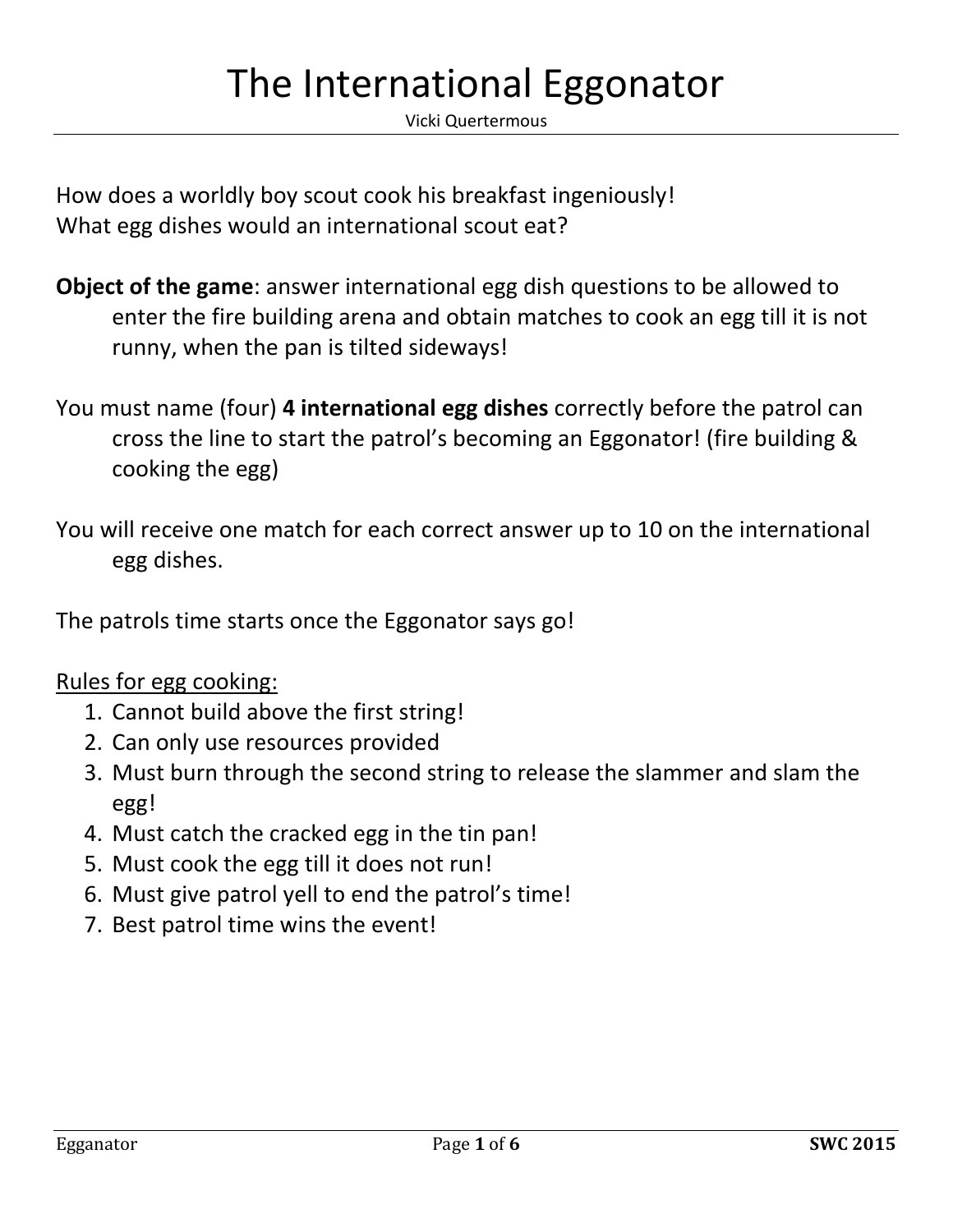## **Supplies**

- 1. A poster of the egg dishes
- 2. A world map poster
- 3. Printed copies of the egg dishes
- 4. Sheets for naming the egg dishes
- 5. Pencils
- 6. Setups for fire- setup includes
	- a. wood platform
	- b. tin pan
	- c. egg
	- d. strings
	- e. wire
	- f. catch pan
	- g. water bucket
	- h. wood (bagged)
	- i. starter material
- 7. Matches



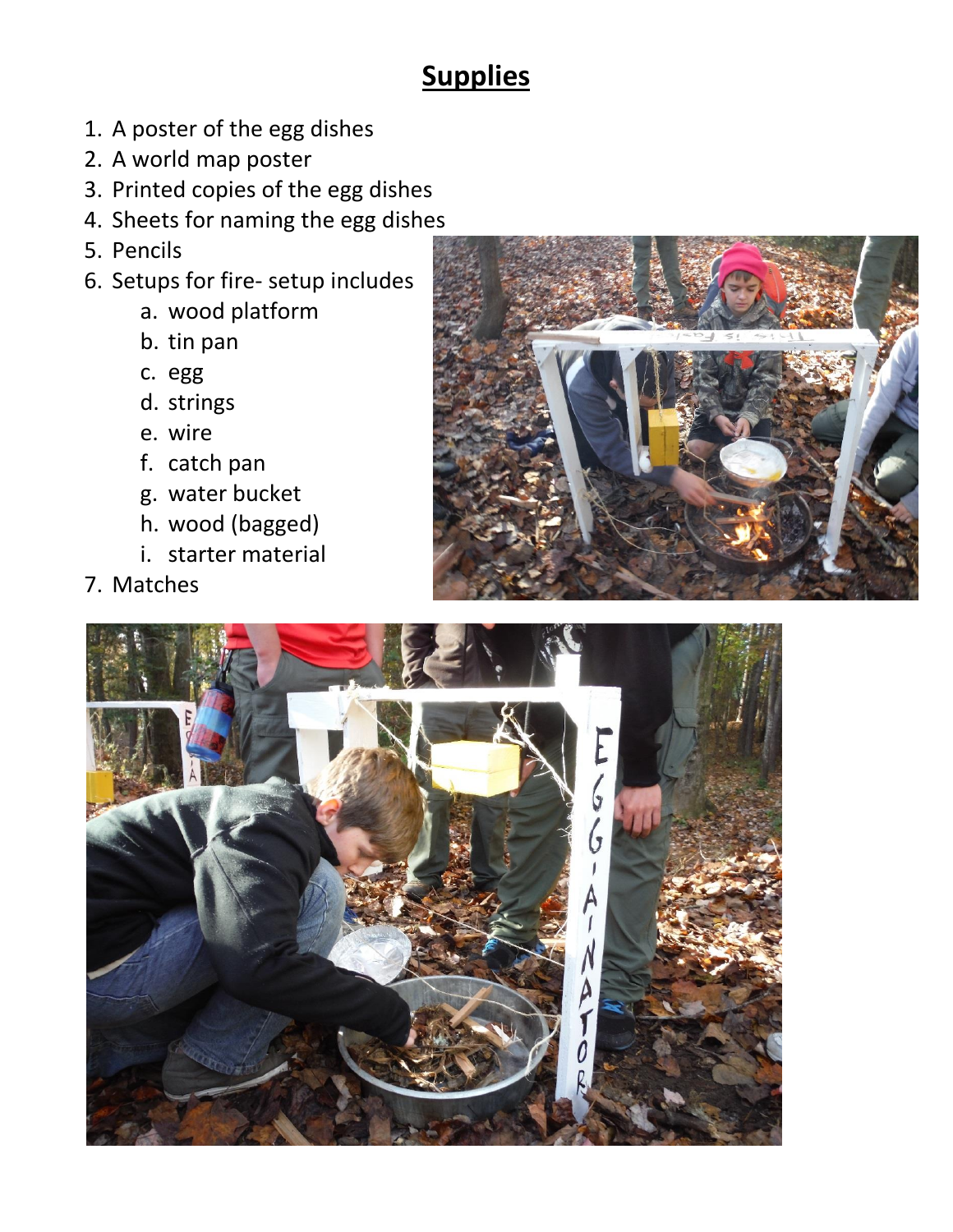## **International Boy Scout Egg Dishes**

|             | This dish is called Eierkuchen. Beaten eggs and bread                                                                                                                                                                                                                                                                                                                                                               |
|-------------|---------------------------------------------------------------------------------------------------------------------------------------------------------------------------------------------------------------------------------------------------------------------------------------------------------------------------------------------------------------------------------------------------------------------|
|             | crumbs combine to form a tender savory breakfast cake."                                                                                                                                                                                                                                                                                                                                                             |
|             | 6 eggs, 1 and 1/2 cups milk, 1 teaspoon salt, pepper, 2 and 1/2<br>cups soft bread crumbs, 2 green onions, 1/4 cup shredded<br>Cheddar cheese<br>2 eggs, 2 cloves of garlic - smashed, 1 Tablespoon butter or                                                                                                                                                                                                       |
| $\mathbf 2$ | margarine, sprinkle of crushed cumin, 1 slice of toast, chopped<br>mint or basil                                                                                                                                                                                                                                                                                                                                    |
| 3           | This is an interesting baked variation on the popular fried<br>egg dish known as Birdies In A Nest or Egg In The Hole."<br>4 slices buttered toast, 4 eggs, 1/2 teaspoon salt, 2 Tablespoons<br>butter or margarine                                                                                                                                                                                                 |
| 4           | "Sharp Cheddar cheese and chopped green chili peppers<br>make this egg dish delicious. Top with your favorite taco<br>sauce for even more south of the border flavor."<br>8 eggs, 2 Tablespoons butter or margarine, 6 Tablespoons milk,<br>3/4 teaspoon salt, 1/4 teaspoon pepper, 2/3 cup shredded extra-<br>sharp cheddar, 4 ounces can green chiles, tomato sauce or taco<br>sauce, sliced tomatoes for garnish |
| 5           | Baked eggs in ramekins with a spinach puree. Recipe<br>submitted by Julie In England."<br>2 eggs, about 100g frozen spinach, 10 cL liquid cream, some<br>butter, a piece of baguette or other type of bread, salt, pepper,<br>nutmeg                                                                                                                                                                                |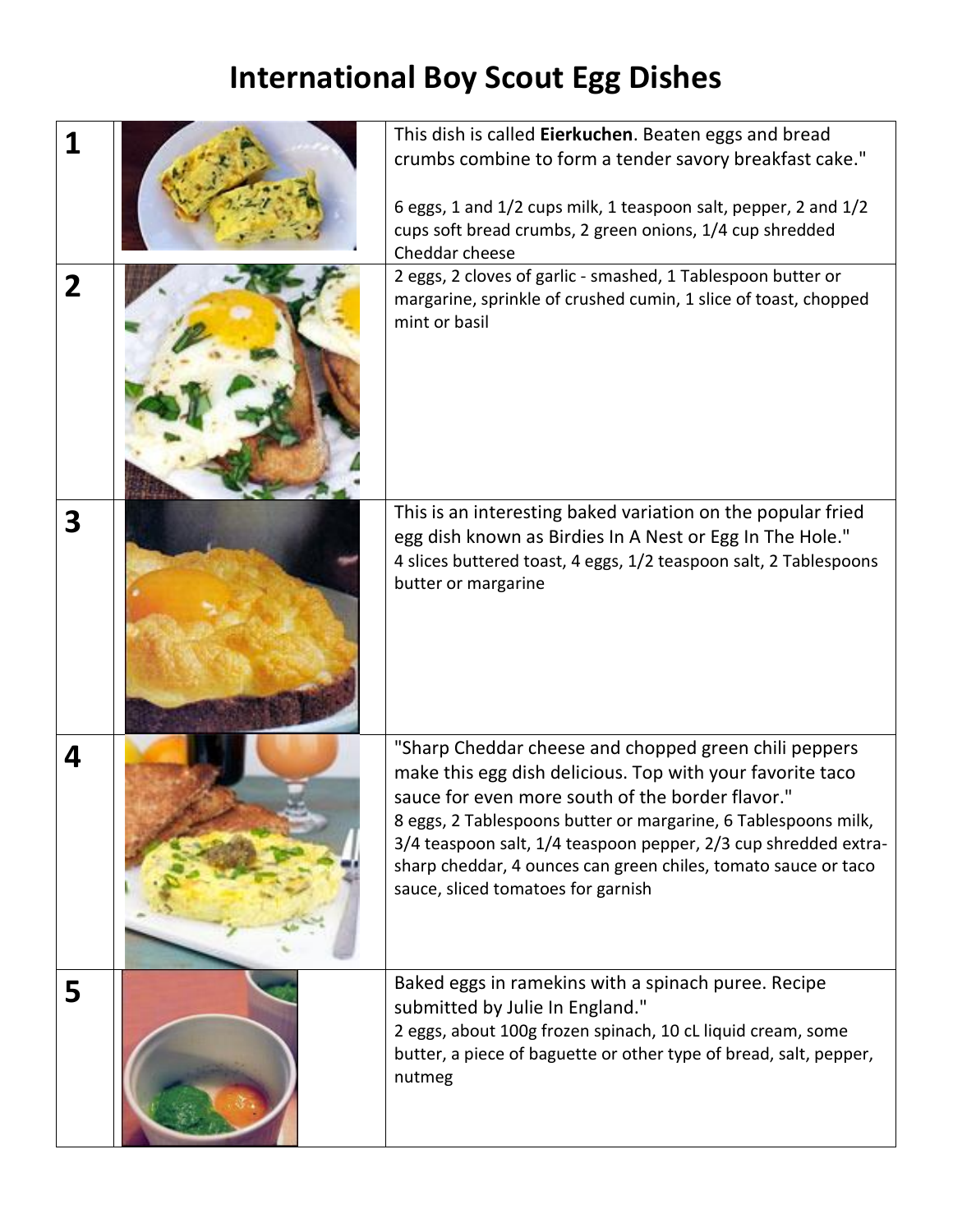| 6 | A detailed description of a traditional Irish Breakfast along<br>with a complete recipe."<br>4 Irish sausages aka bangers, 4 slices of Irish bacon aka rashers, 1<br>8-ounce tube of black pudding, 1 8-ounce tube of white pudding,<br>4 eggs, 4 tomatoes - cut into quarters, 4 boiled potatoes - cooled<br>and cut into 1-inch cubes, 1 can of Irish beans, white pepper and<br>salt, Irish butter, grated Dubliner cheese, Irish brown bread aka<br>brown soda bread |
|---|--------------------------------------------------------------------------------------------------------------------------------------------------------------------------------------------------------------------------------------------------------------------------------------------------------------------------------------------------------------------------------------------------------------------------------------------------------------------------|
| 7 | "Six more reasons to love Spam! These burritos have eggs,<br>2 kinds of cheese, salsa and plenty of Spam. Enjoy!"<br>112-ouce can of Spam luncheon meat - cubed, 6 flour tortillas, 5<br>eggs, 1 cup shredded Cheddar cheese, 1 cup shredded Monterey<br>Jack cheese, 2 Tablespoons milk, 1 Tablespoon butter, 1/4<br>teaspoon salt, your favorite salsa                                                                                                                 |
| 8 | "This recipe was featured in the movie "It's Complicated"<br>starring Meryl Streep, Steve Martin and Alec Baldwin."<br>8 slices bread, 4 eggs, 4 slices ham, 1 mozzarella cheese, 2<br>tomatoes, 4 teaspoons Maille Dijon Originale or Maille Old Style<br>Mustard, fresh basil, olive oil, salt & pepper                                                                                                                                                                |
| 9 | "An easy, cheesy down-home favorite. Please note that the<br>milk is added after the grits are done. To make the grits,<br>use the liquid requirements from package instructions."<br>1 cup instant grits, 8 ounces shredded sharp Cheddar cheese,<br>1/2 cup butter, 3 eggs, 1/3 cup milk, 1/4 teaspoon salt, pepper                                                                                                                                                    |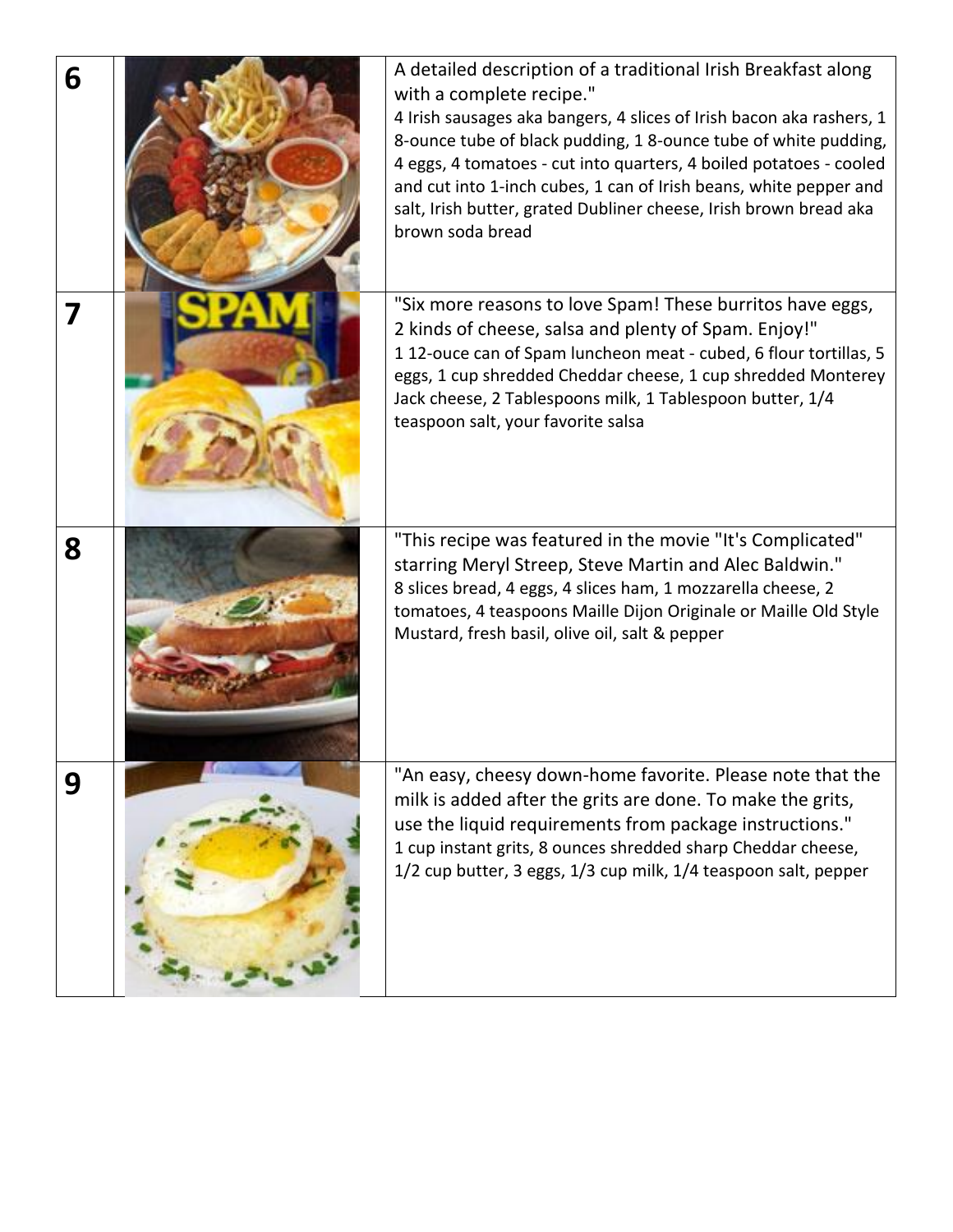| 10 | "We usually sprinkle red pepper and a little salt on top. It's<br>an easy dish to make and it has a lot of flavor from the<br>fresh tomato and cilantro."<br>1 bunch of scallions (about 10 green onions), 1 tomato, 3 or 4<br>Tablespoons canola oil or olive oil, 6 eggs, salt, a few springs<br>cilantro                                                                                                                                                                                                                                                                  |
|----|------------------------------------------------------------------------------------------------------------------------------------------------------------------------------------------------------------------------------------------------------------------------------------------------------------------------------------------------------------------------------------------------------------------------------------------------------------------------------------------------------------------------------------------------------------------------------|
| 11 | "An elegant, yet simple way to make your morning<br>eggs. Three herbs, garlic and Parmesan cheese make these<br>very flavorful."<br>1/4 teaspoon minced fresh thyme leaves, 1/4 teaspoon minced<br>fresh rosemary leaves, 1/4 teaspoon minced fresh garlic, 1<br>Tablespoon + 1 teaspoon minced fresh parsley, 2 Tablespoon<br>freshly grated Parmesan, 8 eggs, 8 teaspoons heavy cream, 2<br>Tablespoon unsalted butter, salt and pepper, 2 Tablespoons<br>chopped chives                                                                                                   |
| 12 | "Huevos Motulenos come from the town of Motul Fried<br>plantains are a traditional side-dish"<br>8 corn tortillas, 1/4 cup canola oil (approximately), 2 teaspoons<br>butter, 1 cup diced ham, 2 cups cooked black beans - pureed, 1<br>cup peas - thawed if frozen, 8 eggs, 1/2 cup shredded queso<br>fresco cheese (or Monterey Jack or cheddar if preferred), For<br>Yucatan-Style Salsa: 4 habanero chiles -<br>charred/seeded/mashed, the juice of 4 key limes, 4 cloves garlic<br>-- charred/peeled/mashed, 8 Tablespoons olive oil, 1/8 teaspoon<br>salt              |
| 13 | -Breakfast Lasagna II<br>"You can replace the bacon with the equivilent of cooked<br>and crumbled sausage if you like. I'll also sometimes add a<br>small chopped green or red pepper in with the onion if I<br>have a nice one handy."<br>1 pound bacon, 12 lasagna noodles - cooked, 12 hard-boiled<br>eggs, 3 and 1/2 cups milk, 1 cups shredded mozzarella cheese, 1<br>cups shredded cheddar cheese, 1/3 cup grated parmesan<br>cheese, 1/3 cup flour, 1 onion, 2 Tablespoons chopped fresh<br>parsley, 1 Tablespoon olive oil, 1 teaspoon salt, 1/2 teaspoon<br>pepper |